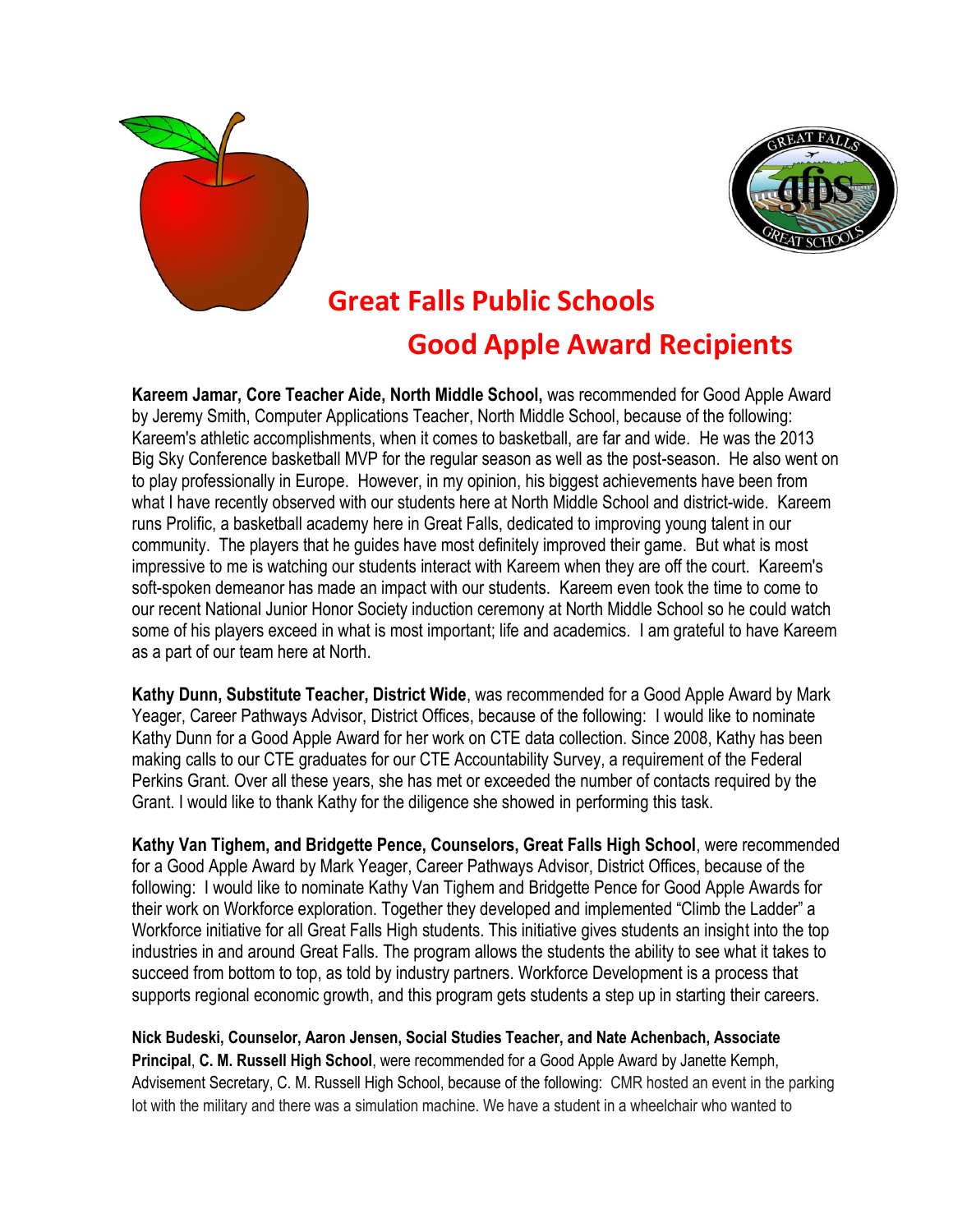experience the simulation, but there were stairs leading up to the machine. He was in a couple classes that the whole class got to attend but him. When he came to my class and asked if there was any way he could go, Nick, Nate, and Aaron jumped into action and called parents, talked to the military running the machine, and carried him in his wheelchair up the stairs so that he could experience what his classmates got to experience. The student was so excited and said the simulation was "Really cool."

**Mike Dawson, Volunteer**, was recommended for a Good Apple Award by Karen Thornton, Physical Therapist, District Wide, because of the following: Mike has been involved with donations to Longfellow School multiple times over the years. During one donation, he mentioned to Shannon Guilfoyle, Principal, that he would be happy to help if there are projects that needed completion. We needed some foot benches for the younger students to be able to sit well at the teaching tables. The teaching tables and chairs are generally taller. It is difficult for a young child to sit with their feet dangling, and it takes their focus away from academics when trying to stay in the chair. Shannon gave me Mike's number. I called him and described our need and he immediately said "yes". He came to the school to see exactly what was needed. I asked him to give me an estimate of materials and labor cost, and he answered that he would donate everything. A few weeks later, the first bench was delivered and placed in the Longfellow Resource II room. The students starting using it immediately and it has made a difference in their ability to sit and attend to instruction. We have watched the students continue to use the foot bench with great outcomes. I recently called Mike and asked if he would make another one. He didn't hesitate before offering to make more than one if needed. It has been a joy working with Mike. The students have benefited from his generosity.

**Bryon Boyd and Val Scheevel, Head Tennis Coaches, both C. M. Russell High School**, were recommended for a Good Apple Award by Darren Brown, Grounds Foreman at Building & Grounds, because of the following: Last Friday May 13<sup>th,</sup> I was called out to the CMR tennis courts to see what I could do about the windscreens that were torn loose. The wind shredded one of the windscreens. With the help from Byron and Val, we were able to get the torn screen down in the middle of the extremely high force winds. These two coaches went above and beyond their duties.

**Janette Kemph, Advisement Secretary, and Lynette Copp, Core Teacher Aide, both C. M. Russell High School**, were recommended for a Good Apple Award by Jennifer Gunter, School Registered Nurse, C. M. Russell High School, because of the following: I would like to recognize Janette Kemp and Lynette Copp for their dedication and commitment to excellence in education for always going above and beyond for kids at C.M.R. The list of duties they perform is immense from maintaining 1353 cumulative folders, enrolling new students, preserving the food pantry, assisting students with scholarship opportunities to running passes and much more! In addition to performing their vast duties at an exemplary level; during COVID, they selflessly volunteered for the task of maintaining seating charts for over 600 classes a day! They not only created and maintained three binders of seating charts for every class and class period throughout the entire building, but every time a student transferred in or out, or teacher moved students a new chart was created. They did this for approximately 18 months throughout the pandemic. Without their efforts, there is simply no way contact tracing could have been done as accurately and thoroughly. CMR is lucky to have these two incredible individuals!

**Kandace Gliko-Stimac, Resource 1 Teacher, Sacajawea Elementary School**, was recommended for a Good Apple Award by Dale and Jennifer Gunter, Parents, because of the following: Mrs. Stimac radiates positivity every single day! This energy is then transferred to her students in the way of self-confidence and can-do attitudes! Mrs.